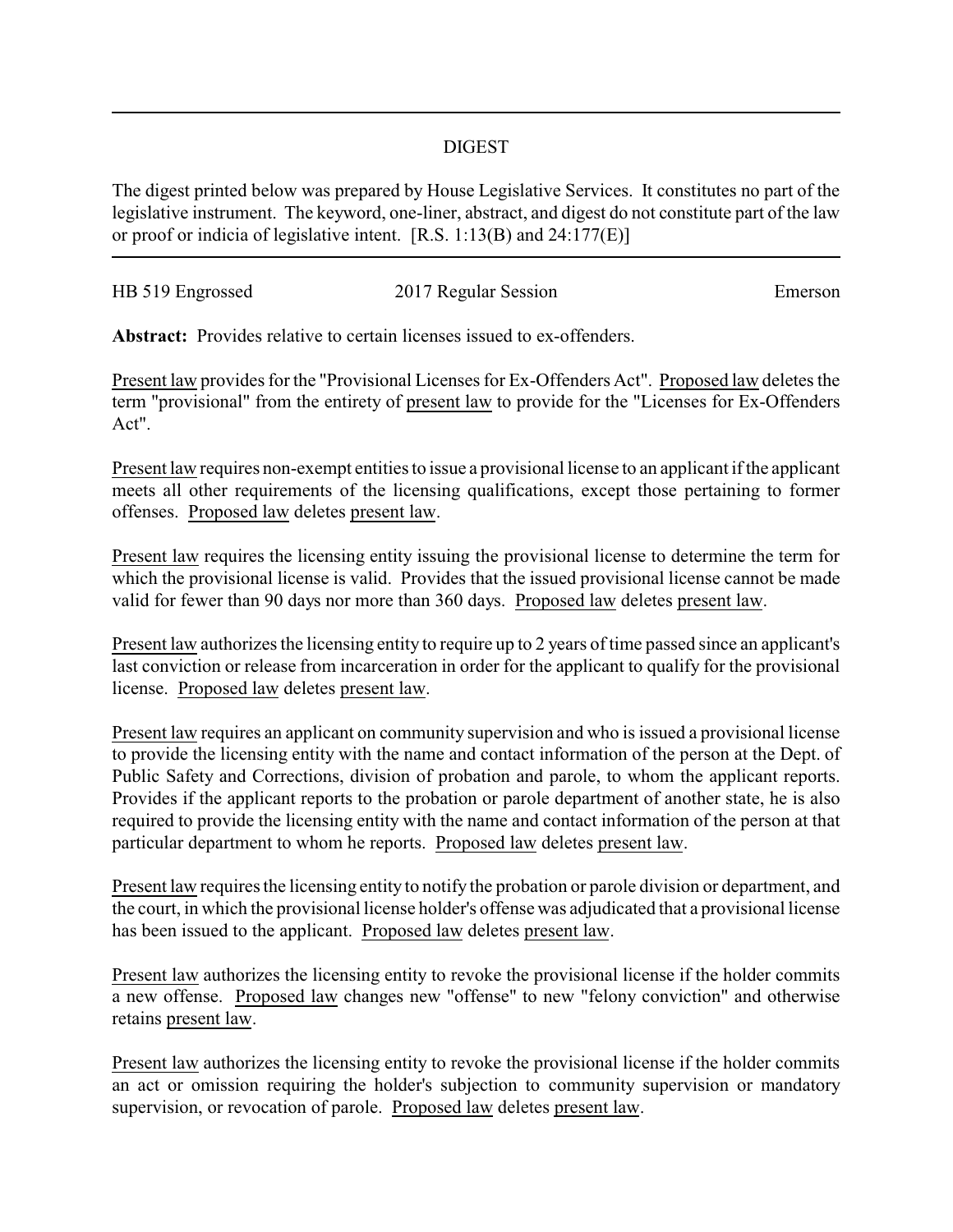Present law requires a probation or parole department or division to notify the licensing entity if the community supervision of the holder of a provisional license is revoked. Proposed law deletes present law.

Present law requires a licensing entity to issue the regular license for which the provisional license was issued on the expiration of the provisional license term, if the holder of the provisional license does not commit acts described in present law (R.S. 37:34(A)). Proposed law deletes present law.

Present law provides that a licensing entity is not required to issue a provisional license to any person convicted of any of the following:

- (1) Any grade of homicide enumerated in R.S. 14:29.
- (2) A "crime of violence" as enumerated in R.S. 14:2(B).
- (3) A "sex offense" as defined by R.S. 15:541.

Proposed law deletes the term "provisional" but otherwise retains present law.

Present law requires a licensing entity exempt from present and proposed law to keep record and compile a report of the number of provisional licenses denied by the entity, including all reasons for such denial, when the denial is of an otherwise qualified applicant convicted of an offense or offenses, except those defenses described in present law (R.S. 37:37(A) through (C)).

Proposed law deletes the term "provisional" and deletes the exception of defenses and statutory reference (R.S. 37:37(A) through (C)) described in present law. Otherwise retains present law.

Present law requires a licensing entity issuing provisional licenses to keep record and compile a report of the number of provisional licenses issued and denied by the entity, including all reasons for any such issuance or denial.

Proposed law deletes the term "provisional" to refer to a license. Requires licensing entities to provide reports when licenses have been issued to people with criminal convictions.

(Amends R.S. 37:31-36)